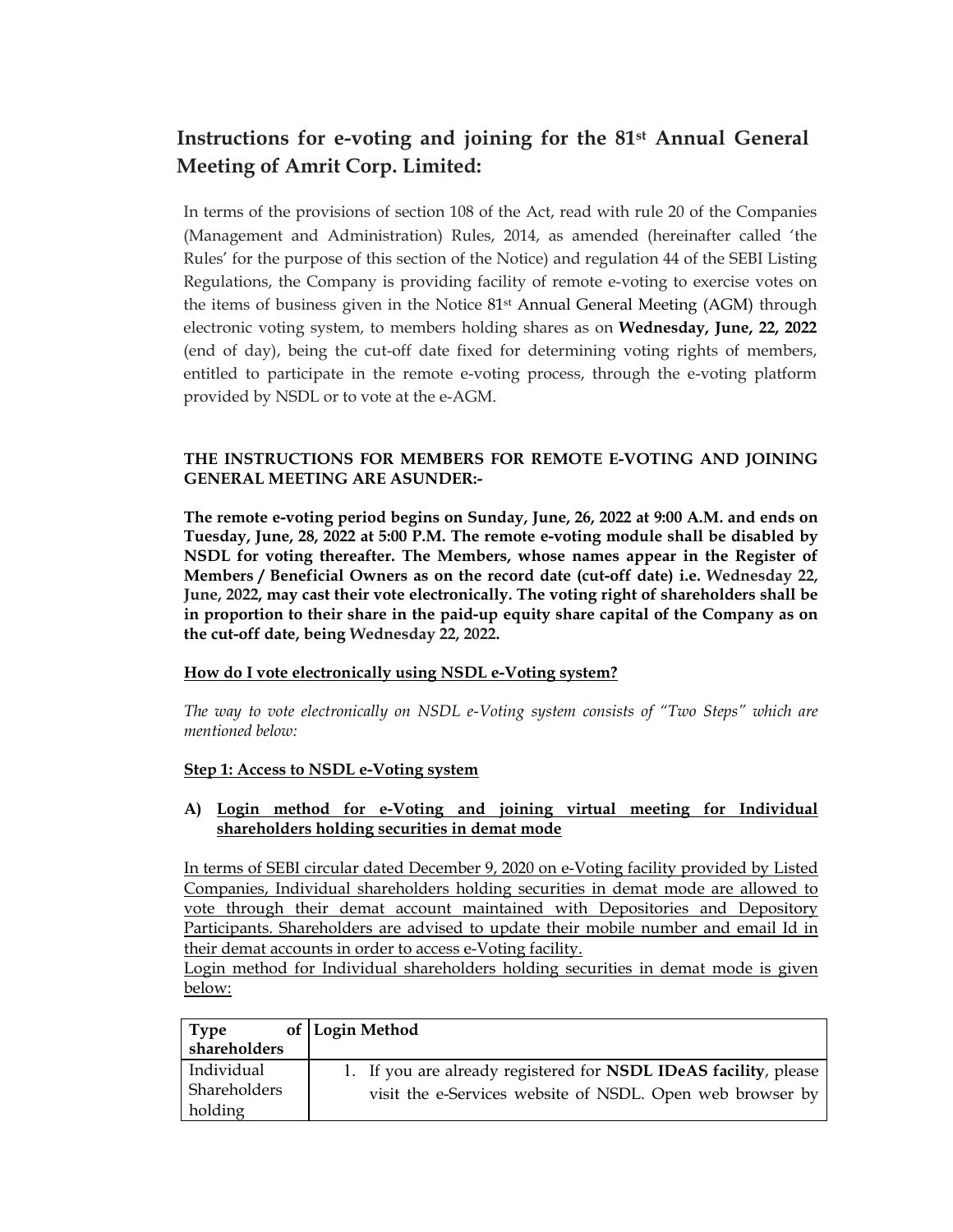| securities<br>in<br>demat mode<br>with NSDL.                                      | typing the following URL: https://eservices.nsdl.com/either<br>on a Personal Computer or on a mobile. Once the home page<br>of e-Services is launched, click on the "Beneficial Owner" icon<br>under "Login" which is available under "IDeAS" section. A<br>new screen will open. You will have to enter your User ID and<br>Password. After successful authentication, you will be able to<br>see e-Voting services. Click on "Access to e-Voting" under e-<br>Voting services and you will be able to see e-Voting page.<br>Click on options available against company name or e-Voting<br>service provider - NSDL and you will be re-directed to NSDL<br>e-Voting website for casting your vote during the remote e-<br>Voting period or joining virtual meeting $&$ voting during the<br>meeting.                                                                                                               |
|-----------------------------------------------------------------------------------|---------------------------------------------------------------------------------------------------------------------------------------------------------------------------------------------------------------------------------------------------------------------------------------------------------------------------------------------------------------------------------------------------------------------------------------------------------------------------------------------------------------------------------------------------------------------------------------------------------------------------------------------------------------------------------------------------------------------------------------------------------------------------------------------------------------------------------------------------------------------------------------------------------------------|
|                                                                                   | 2. If the user is not registered for IDeAS e-Services, option to<br>register is available at https://eservices.nsdl.com.<br>Select<br>for<br>click<br>"Register<br>Online<br><b>IDeAS"Portal</b><br>or<br>athttps://eservices.nsdl.com/SecureWeb/IdeasDirectReg.jsp                                                                                                                                                                                                                                                                                                                                                                                                                                                                                                                                                                                                                                                 |
|                                                                                   | 3. Visit the e-Voting website of NSDL. Open web browser by<br>typing the following URL: https://www.evoting.nsdl.com/<br>either on a Personal Computer or on a mobile. Once the home<br>page of e-Voting system is launched, click on the icon "Login"<br>which is available under 'Shareholder/Member' section. A<br>new screen will open. You will have to enter your User ID (i.e.<br>your sixteen digitdemat account number held with NSDL),<br>Password/OTP and a Verification Code as shown on the<br>screen. After successful authentication, you will be redirected<br>to NSDL Depository site wherein you can see e-Voting page.<br>Click on options available against company name or e-Voting<br>service provider - NSDL and you will be redirected to e-<br>Voting website of NSDLfor casting your vote during the<br>remote e-Voting period or joining virtual meeting & voting<br>during the meeting. |
| Individual<br>Shareholders<br>holding<br>securities in<br>demat mode<br>with CDSL | 1. Existing users who have opted for Easi / Easiest, they can<br>login through their user id and password. Option will be made<br>available to reach e-Voting page without any further<br>authentication. The URL for users to login to Easi / Easiest<br>arehttps://web.cdslindia.com/myeasi/home/loginor<br>www.cdslindia.com and click on New System Myeasi.                                                                                                                                                                                                                                                                                                                                                                                                                                                                                                                                                     |
|                                                                                   | After successful login of Easi/Easiest the user will be also able<br>2.<br>to see the E Voting Menu. The Menu will have links of e-<br>Voting service provider i.e. NSDL. Click on NSDL to cast                                                                                                                                                                                                                                                                                                                                                                                                                                                                                                                                                                                                                                                                                                                     |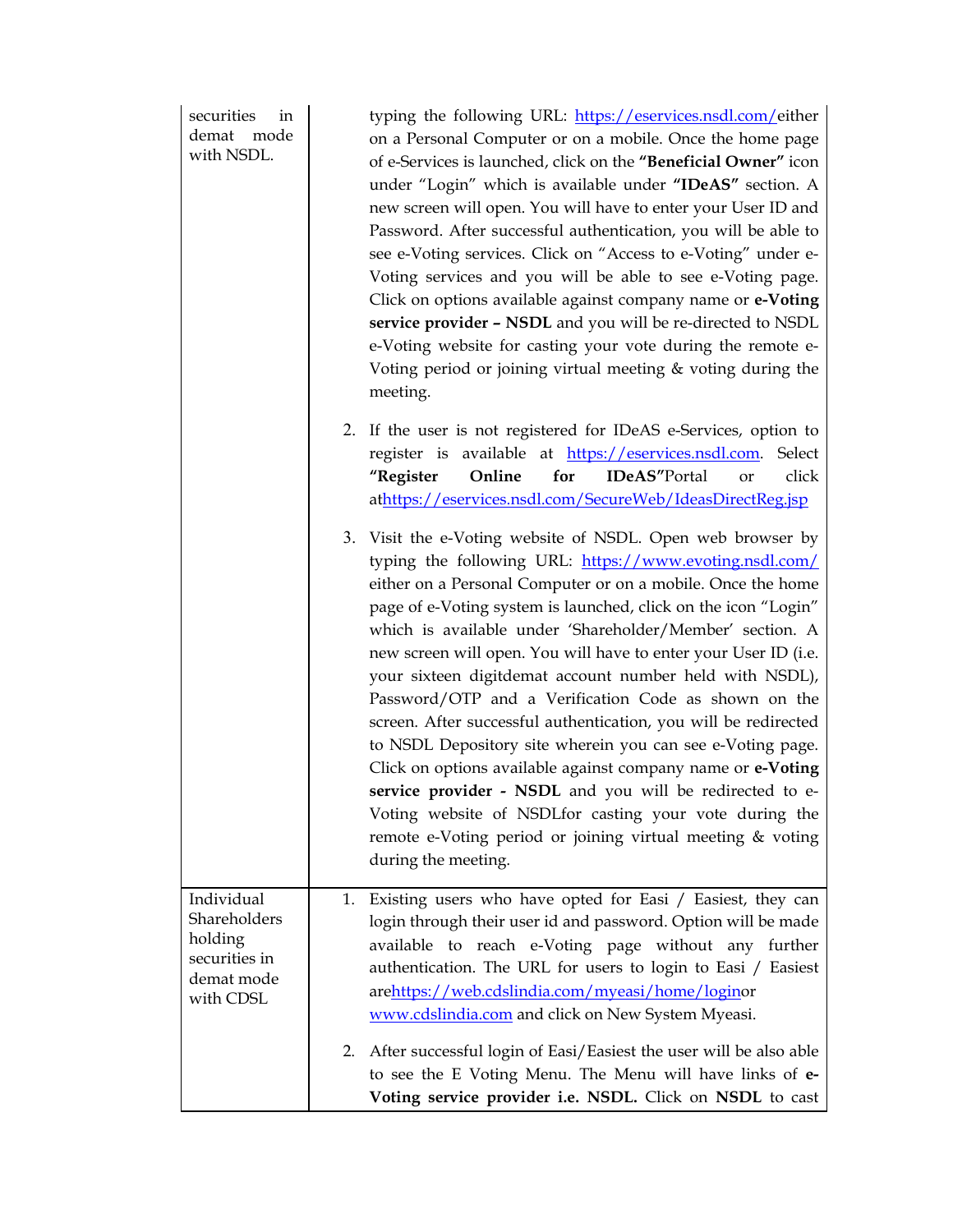|                                                                                                                | your vote.                                                                                                                                                                                                                                                                                                                                                                                                                                                                                                                                                              |  |
|----------------------------------------------------------------------------------------------------------------|-------------------------------------------------------------------------------------------------------------------------------------------------------------------------------------------------------------------------------------------------------------------------------------------------------------------------------------------------------------------------------------------------------------------------------------------------------------------------------------------------------------------------------------------------------------------------|--|
|                                                                                                                | 3. If the user is not registered for Easi/Easiest, option to register                                                                                                                                                                                                                                                                                                                                                                                                                                                                                                   |  |
|                                                                                                                | available<br>is<br>at                                                                                                                                                                                                                                                                                                                                                                                                                                                                                                                                                   |  |
|                                                                                                                | https://web.cdslindia.com/myeasi/Registration/EasiRegistra                                                                                                                                                                                                                                                                                                                                                                                                                                                                                                              |  |
|                                                                                                                | tion                                                                                                                                                                                                                                                                                                                                                                                                                                                                                                                                                                    |  |
|                                                                                                                | 4. Alternatively, the user can directly access e-Voting page by<br>providing demat Account Number and PAN No. from a link<br>in <b>www.cdslindia.com</b> home page. The system will<br>authenticate the user by sending OTP on registered Mobile &<br>Email as recorded in the demat Account. After successful<br>authentication, user will be provided links for the respective<br>ESP i.e. <b>NSDL</b> where the e-Voting is in progress.                                                                                                                             |  |
| Individual<br>Shareholders<br>(holding<br>securities in<br>demat mode)<br>login through<br>their<br>depository | You can also login using the login credentials of your demat account<br>through your Depository Participant registered with NSDL/CDSL for<br>e-Voting facility. Once login, you will be able to see e-Voting option.<br>Once you click on e-Voting option, you will be redirected to<br>NSDL/CDSL Depository site after successful authentication, wherein<br>you can see e-Voting feature. Click on options available against<br>company name or e-Voting service provider-NSDL and you will be<br>redirected to e-Voting website of NSDL for casting your vote during |  |
| participants                                                                                                   | the remote e-Voting period or joining virtual meeting & voting during<br>the meeting.                                                                                                                                                                                                                                                                                                                                                                                                                                                                                   |  |

**Important note:** Members who are unable to retrieve User ID/ Password are advised to use Forget User ID and Forget Password option available at abovementioned website.

**Helpdesk for Individual Shareholders holding securities in demat mode for any technical issues related to login through Depository i.e. NSDL and CDSL.** 

| Login type                                                               | Helpdesk details                                                                                                                                                                                                                                   |
|--------------------------------------------------------------------------|----------------------------------------------------------------------------------------------------------------------------------------------------------------------------------------------------------------------------------------------------|
| NSDL                                                                     | Individual Shareholders holding   Members facing any technical issue in login can<br>securities in demat mode with contact NSDL helpdesk by sending a request at<br>evoting@nsdl.co.inor call at toll free no.: 1800 1020 990<br>and 1800 22 44 30 |
| Individual Shareholders holding<br>securities in demat mode with<br>CDSL | Members facing any technical issue in login can<br>contact CDSL helpdesk by sending a request at<br>helpdesk.evoting@cdslindia.com or contact at 022-<br>23058738 or 022-23058542-43                                                               |

# **B) Login Method for shareholders other than Individual shareholders holding securities in demat mode and shareholders holding securities in physical mode.**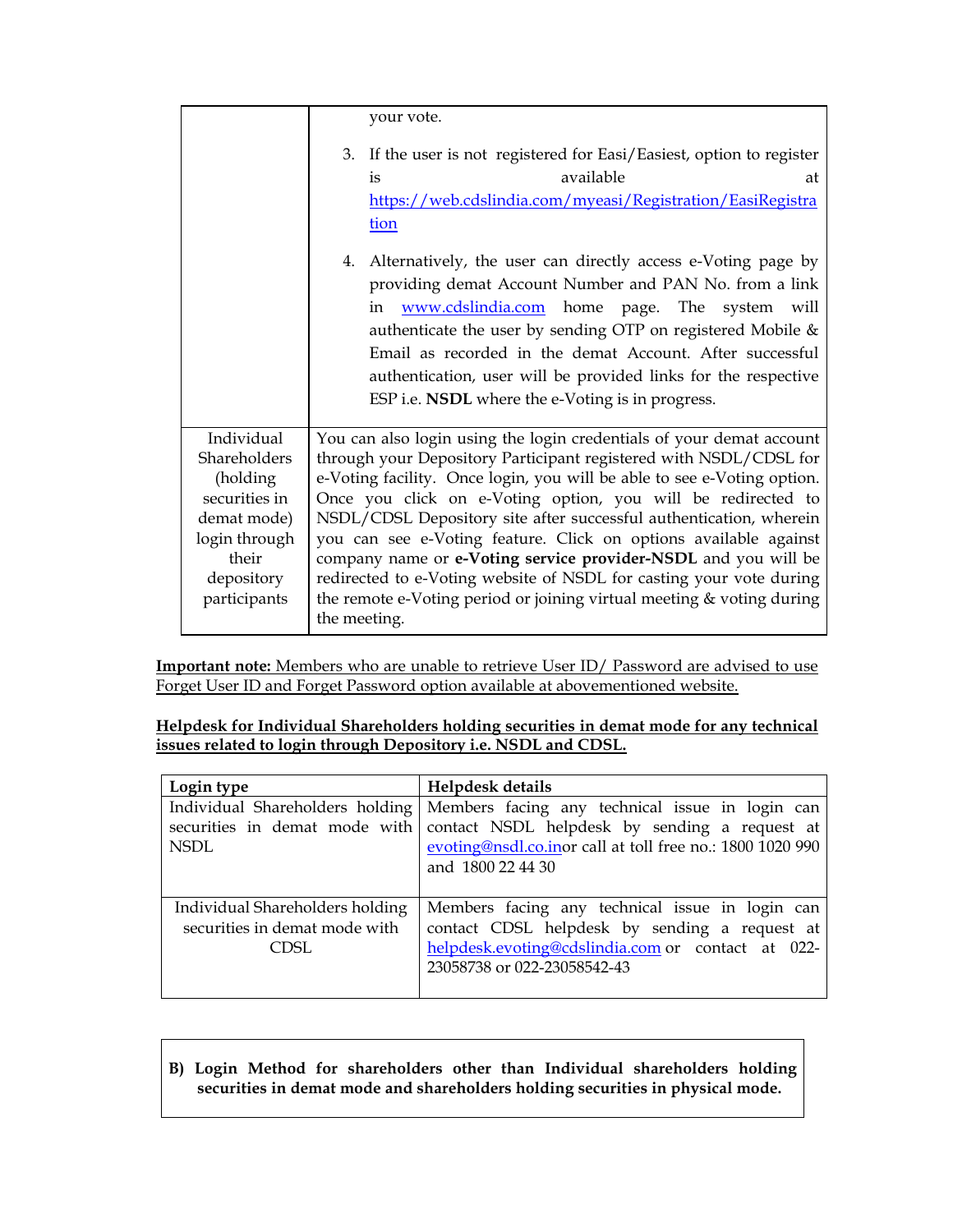# **How to Log-in to NSDL e-Voting website?**

- 1. Visit the e-Voting website of NSDL. Open web browser by typing the following URL: https://www.evoting.nsdl.com/ either on a Personal Computer or on a mobile.
- 2. Once the home page of e-Voting system is launched, click on the icon "Login" which is available under 'Shareholder/Member' section.
- 3. A new screen will open. You will have to enter your User ID, your Password/OTP and a Verification Code as shown on the screen.

*Alternatively, if you are registered for NSDL eservices i.e. IDEAS, you can log-in at https://eservices.nsdl.com/ with your existing IDEAS login. Once you log-in to NSDL eservices after using your log-in credentials, click on e-Voting and you can proceed to Step 2 i.e. Cast your vote electronically.*

- **Manner of holding shares i.e. Demat (NSDL or CDSL) or Physical Your User ID is:**  a) For Members who hold shares in demat account with NSDL. 8 Character DP ID followed by 8 Digit Client ID For example if your DP ID is IN300\*\*\* and Client ID is 12\*\*\*\*\*\* then your user ID is IN300\*\*\*12\*\*\*\*\*\*. b) For Members who hold shares in demat account with CDSL. 16 Digit Beneficiary ID For example if your Beneficiary ID is 12\*\*\*\*\*\*\*\*\*\*\*\*\*\* then your user ID is 12\*\*\*\*\*\*\*\*\*\*\*\*\*\* c) For Members holding shares in Physical Form. EVEN Number followed by Folio Number registered with the company For example if folio number is 001\*\*\* and EVEN is 101456 then user ID is 101456001\*\*\*
- 4. Your User ID details are given below :

- 5. Password details for shareholders other than Individual shareholders are given below:
	- a) If you are already registered for e-Voting, then you can user your existing password to login and cast your vote.
	- b) If you are using NSDL e-Voting system for the first time, you will need to retrieve the 'initial password' which was communicated to you. Once you retrieve your 'initial password', you need to enter the 'initial password' and the system will force you to change your password.
	- c) How to retrieve your 'initial password'?
		- (i) If your email ID is registered in your demat account or with the company, your 'initial password' is communicated to you on your email ID. Trace the email sent to you from NSDL from your mailbox. Open the email and open the attachment i.e. a .pdf file.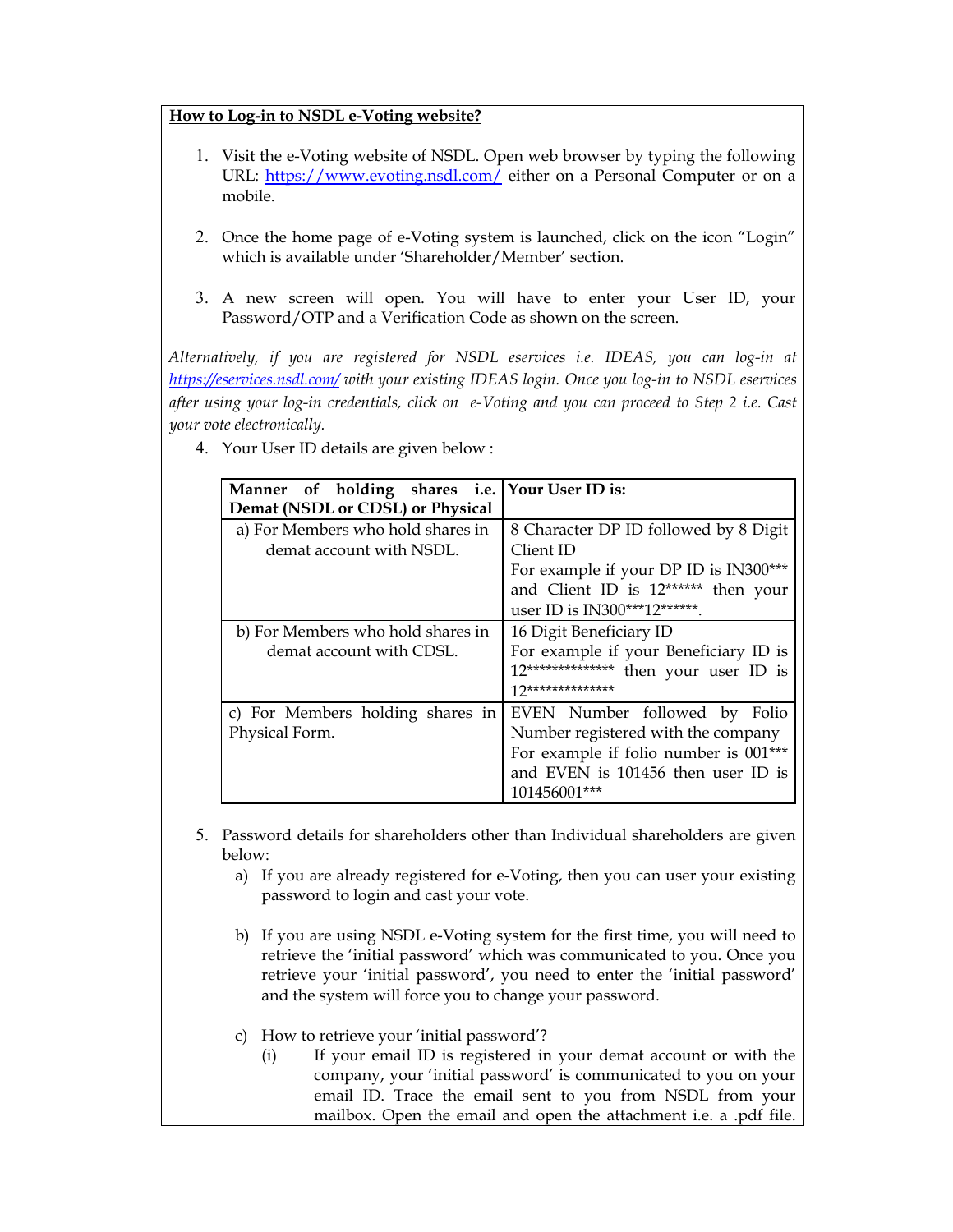Open the .pdf file. The password to open the .pdf file is your 8 digit client ID for NSDL account, last 8 digits of client ID for CDSL account or folio number for shares held in physical form. The .pdf file contains your 'User ID' and your 'initial password'.

- (ii) If your email ID is not registered, please follow steps mentioned below in **process for those shareholders whose email ids are not registered**
- 6. If you are unable to retrieve or have not received the " Initial password" or have forgotten your password:
	- a) Click on "**Forgot User Details/Password**?"(If you are holding shares in your demat account with NSDL or CDSL) option available on www.evoting.nsdl.com.
	- b) **Physical User Reset Password**?" (If you are holding shares in physical mode) option available on www.evoting.nsdl.com.
	- c) If you are still unable to get the password by aforesaid two options, you can send a request at evoting@nsdl.co.in mentioning your demat account number/folio number, your PAN, your name and your registered address etc.
	- d) Members can also use the OTP (One Time Password) based login for casting the votes on the e-Voting system of NSDL.
- 7. After entering your password, tick on Agree to "Terms and Conditions" by selecting on the check box.
- 8. Now, you will have to click on "Login" button.
- 9. After you click on the "Login" button, Home page of e-Voting will open.

#### **Step 2: Cast your vote electronically and join General Meeting on NSDL e-Voting system. How to cast your vote electronically and join General Meeting on NSDL e-Voting system?**

- 1. After successful login at Step 1, you will be able to see all the companies "EVEN" in which you are holding shares and whose voting cycle and General Meeting is in active status.
- 2. Select "EVEN" of company for which you wish to cast your vote during the remote e-Voting period and casting your vote during the General Meeting. For joining virtual meeting, you need to click on "VC/OAVM" link placed under "Join General Meeting".
- 3. Now you are ready for e-Voting as the Voting page opens.
- 4. Cast your vote by selecting appropriate options i.e. assent or dissent, verify/modify the number of shares for which you wish to cast your vote and click on "Submit" and also "Confirm" when prompted.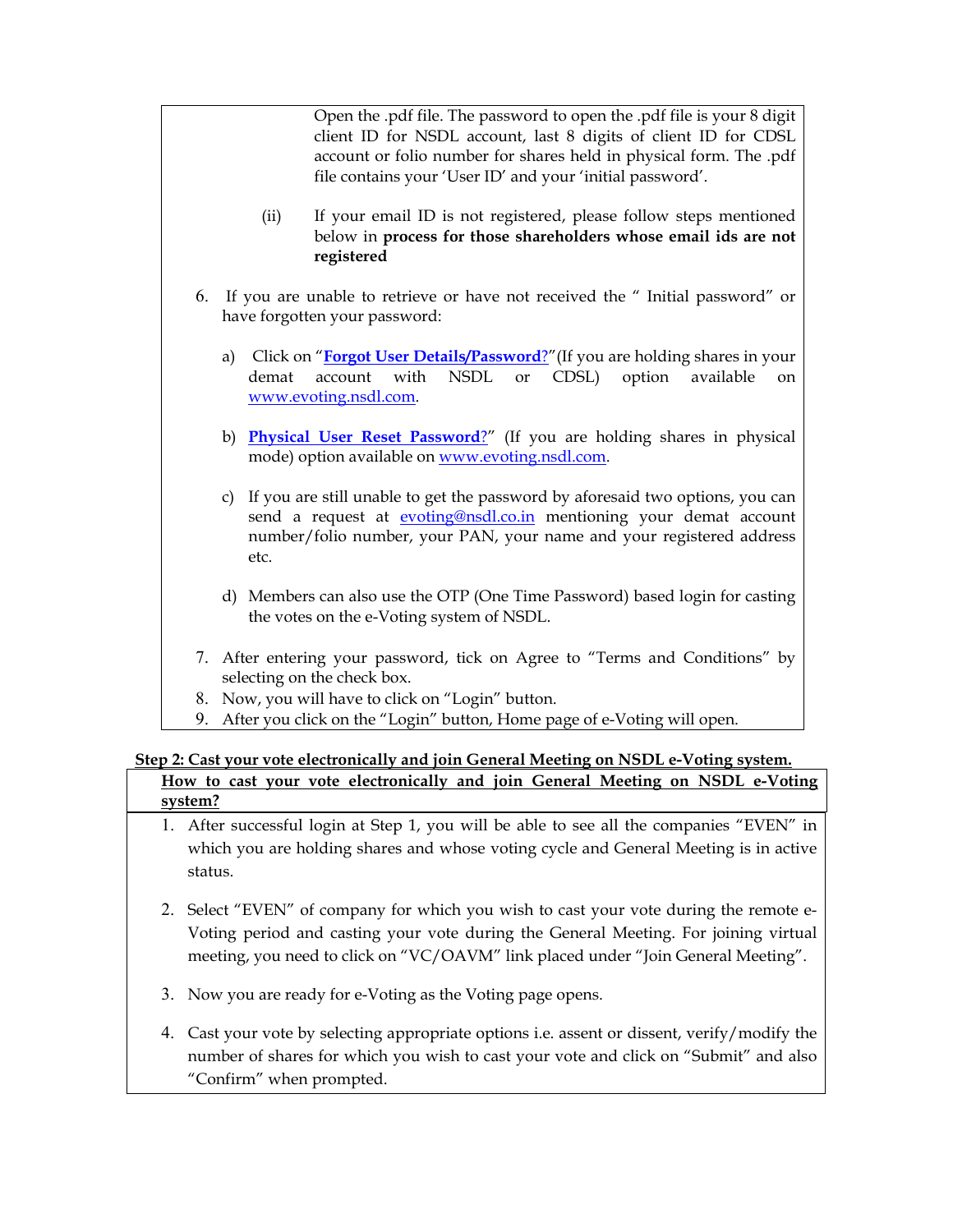- 5. Upon confirmation, the message "Vote cast successfully" will be displayed.
- 6. You can also take the printout of the votes cast by you by clicking on the print option on the confirmation page.
- **7.** Once you confirm your vote on the resolution, you will not be allowed to modify your vote.

# **General Guidelines for shareholders**

- 1. Institutional shareholders (i.e. other than individuals, HUF, NRI etc.) are required to send scanned copy (PDF/JPG Format) of the relevant Board Resolution/ Authority letter etc. with attested specimen signature of the duly authorized signatory(ies) who are authorized to vote, to the Scrutinizer by e-mail to bskashtwal@gmail.com with a copy marked to evoting@nsdl.co.in.
- 2. It is strongly recommended not to share your password with any other person and take utmost care to keep your password confidential. Login to the e-voting website will be disabled upon five unsuccessful attempts to key in the correct password. In such an event, you will need to go through the "Forgot User Details/Password?" or "Physical User Reset Password?" option available on www.evoting.nsdl.com to reset the password.
- 3. In case of any queries, you may refer the Frequently Asked Questions (FAQs) for Shareholders and e-voting user manual for Shareholders available at the download section of www.evoting.nsdl.com or call on toll free no.: 1800 1020 990 and 1800 22 44 30 or send a request to Amit Vishal at evoting@nsdl.co.in

# **Process for those shareholders whose email ids are not registered with the depositories for procuring user id and password and registration of e mail ids for e-voting for the resolutions set out in this notice**:

- 1. In case shares are held in physical mode please provide Folio No., Name of shareholder, scanned copy of the share certificate (front and back), PAN (self attested scanned copy of PAN card), AADHAR (self attested scanned copy of Aadhar Card) by email to investor@masserv.com or pkdas@amritcorp.com .
- 2. In case shares are held in demat mode, please provide DPID-CLID (16 digit DPID + CLID or 16 digit beneficiary ID), Name, client master or copy of Consolidated Account statement, PAN (self attested scanned copy of PAN card), AADHAR (self attested scanned copy of Aadhar Card) to investor@masserv.com or pkdas@amritcorp.com. If you are an Individual shareholders holding securities in demat mode, you are requested to refer to the login method explained at **step 1 (A**) i.e.**Login method for e-Voting and joining virtual meeting for Individual shareholders holding securities in demat mode**.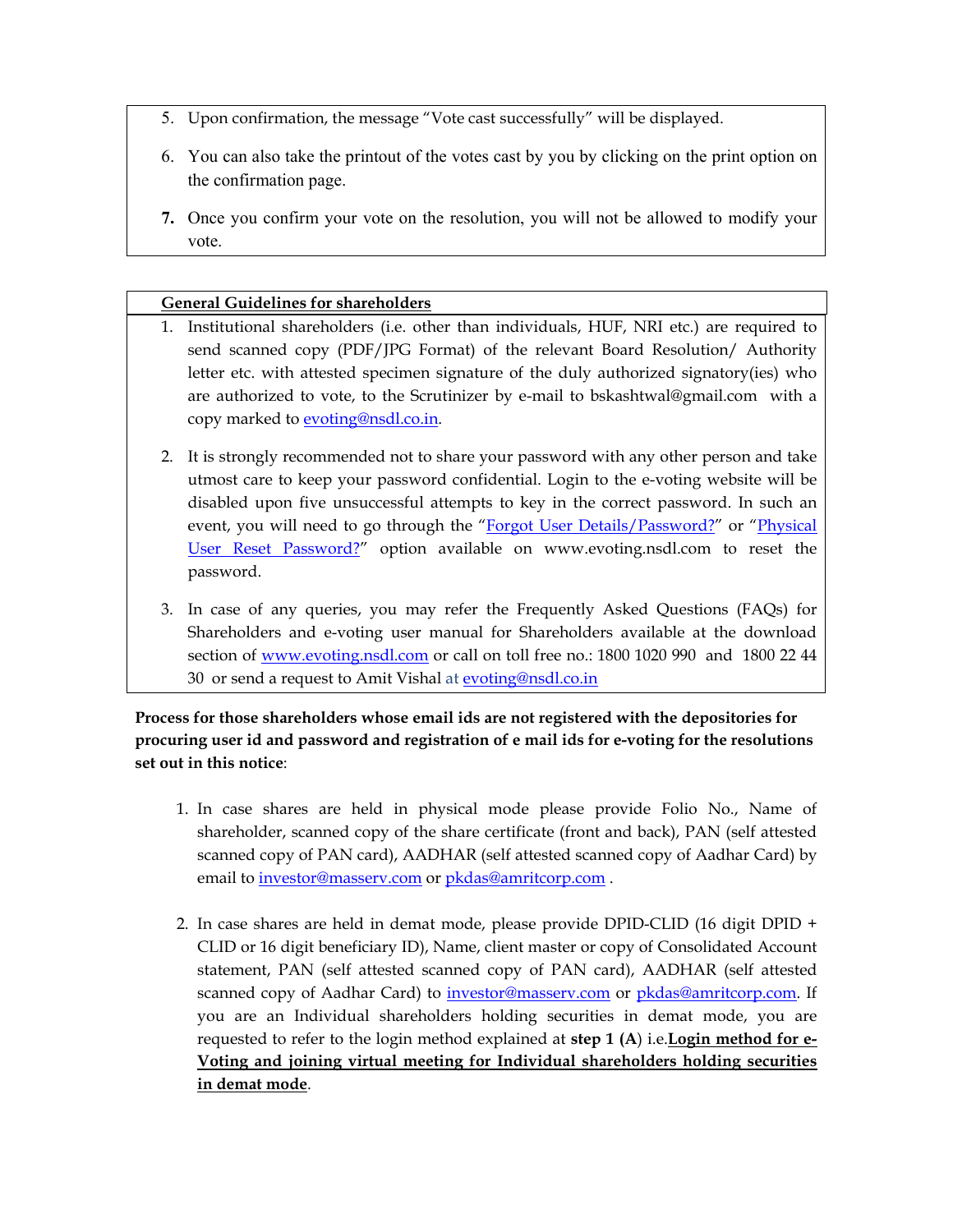- 3. Alternatively shareholder/members may send a request to evoting@nsdl.co.infor procuring user id and password for e-voting by providing above mentioned documents.
- 4. In terms of SEBI circular dated December 9, 2020 on e-Voting facility provided by Listed Companies, Individual shareholders holding securities in demat mode are allowed to vote through their demat account maintained with Depositories and Depository Participants. Shareholders are required to update their mobile number and email ID correctly in their demat account in order to access e-Voting facility.

# **THE INSTRUCTIONS FOR MEMBERS FOR e-VOTING ON THE DAY OF THE EGM/AGM ARE AS UNDER:-**

- 1. The procedure for e-Voting on the day of the EGM/AGM is same as the instructions mentioned above for remote e-voting.
- 2. Only those Members/ shareholders, who will be present in the EGM/AGM through VC/OAVM facility and have not casted their vote on the Resolutions through remote e-Voting and are otherwise not barred from doing so, shall be eligible to vote through e-Voting system in the EGM/AGM.
- 3. Members who have voted through Remote e-Voting will be eligible to attend the EGM/AGM. However, they will not be eligible to vote at the EGM/AGM.
- 4. The details of the person who may be contacted for any grievances connected with the facility for e-Voting on the day of the EGM/AGM shall be the same person mentioned for Remote e-voting.

# **INSTRUCTIONS FOR MEMBERS FOR ATTENDING THE EGM/AGM THROUGH VC/OAVM ARE AS UNDER:**

- 1. Member will be provided with a facility to attend the EGM/AGM through VC/OAVM through the NSDL e-Voting system. Members may access by following the steps mentioned above for **Access to NSDL e-Voting system**. After successful login, you can see link of "VC/OAVM link" placed under **"Join General meeting"** menu against company name. You are requested to click on VC/OAVM link placed under Join General Meeting menu. The link for VC/OAVM will be available in Shareholder/Member login where the EVEN of Company will be displayed. Please note that the members who do not have the User ID and Password for e-Voting or have forgotten the User ID and Password may retrieve the same by following the remote e-Voting instructions mentioned in the notice to avoid last minute rush.
- 2. Members are encouraged to join the Meeting through Laptops for better experience.
- 3. Further Members will be required to allow Camera and use Internet with a good speed to avoid any disturbance during the meeting.